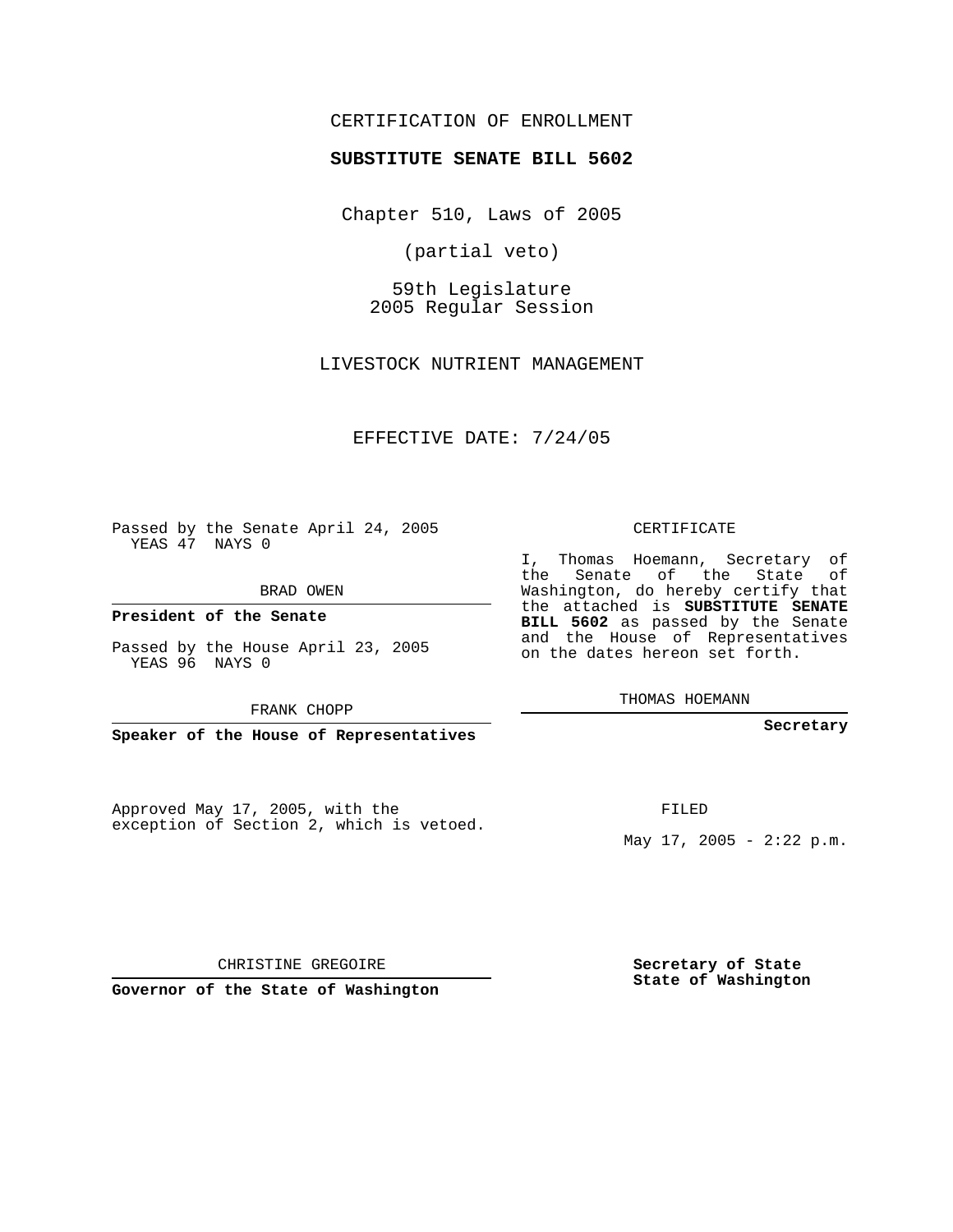## **SUBSTITUTE SENATE BILL 5602** \_\_\_\_\_\_\_\_\_\_\_\_\_\_\_\_\_\_\_\_\_\_\_\_\_\_\_\_\_\_\_\_\_\_\_\_\_\_\_\_\_\_\_\_\_

\_\_\_\_\_\_\_\_\_\_\_\_\_\_\_\_\_\_\_\_\_\_\_\_\_\_\_\_\_\_\_\_\_\_\_\_\_\_\_\_\_\_\_\_\_

AS AMENDED BY THE HOUSE

Passed Legislature - 2005 Regular Session

## **State of Washington 59th Legislature 2005 Regular Session**

**By** Senate Committee on Agriculture & Rural Economic Development (originally sponsored by Senators Rasmussen and Schoesler; by request of Department of Agriculture)

READ FIRST TIME 03/01/05.

 AN ACT Relating to managing livestock nutrients; amending RCW 90.64.813 and 70.95.315; adding new sections to chapter 90.64 RCW; adding a new section to chapter 42.17 RCW; adding a new section to chapter 70.95 RCW; creating a new section; and providing a contingent expiration date.

BE IT ENACTED BY THE LEGISLATURE OF THE STATE OF WASHINGTON:

 NEW SECTION. **Sec. 1.** A new section is added to chapter 90.64 RCW to read as follows:

 (1) The legislature finds that a livestock nutrient management program is essential to protecting the quality of the waters of the state and ensuring a healthy and productive livestock industry.

 (2) The departments of agriculture and ecology shall examine their current statutory authorities and provide the legislature with recommendations for statutory changes to fully implement a livestock nutrient management program within the department of agriculture for concentrated animal feeding operations, animal feeding operations, and dairies, as authorized in RCW 90.48.260, 90.64.813, and 90.64.901. In developing recommended statutory changes, the departments shall consult with the livestock nutrient management program development and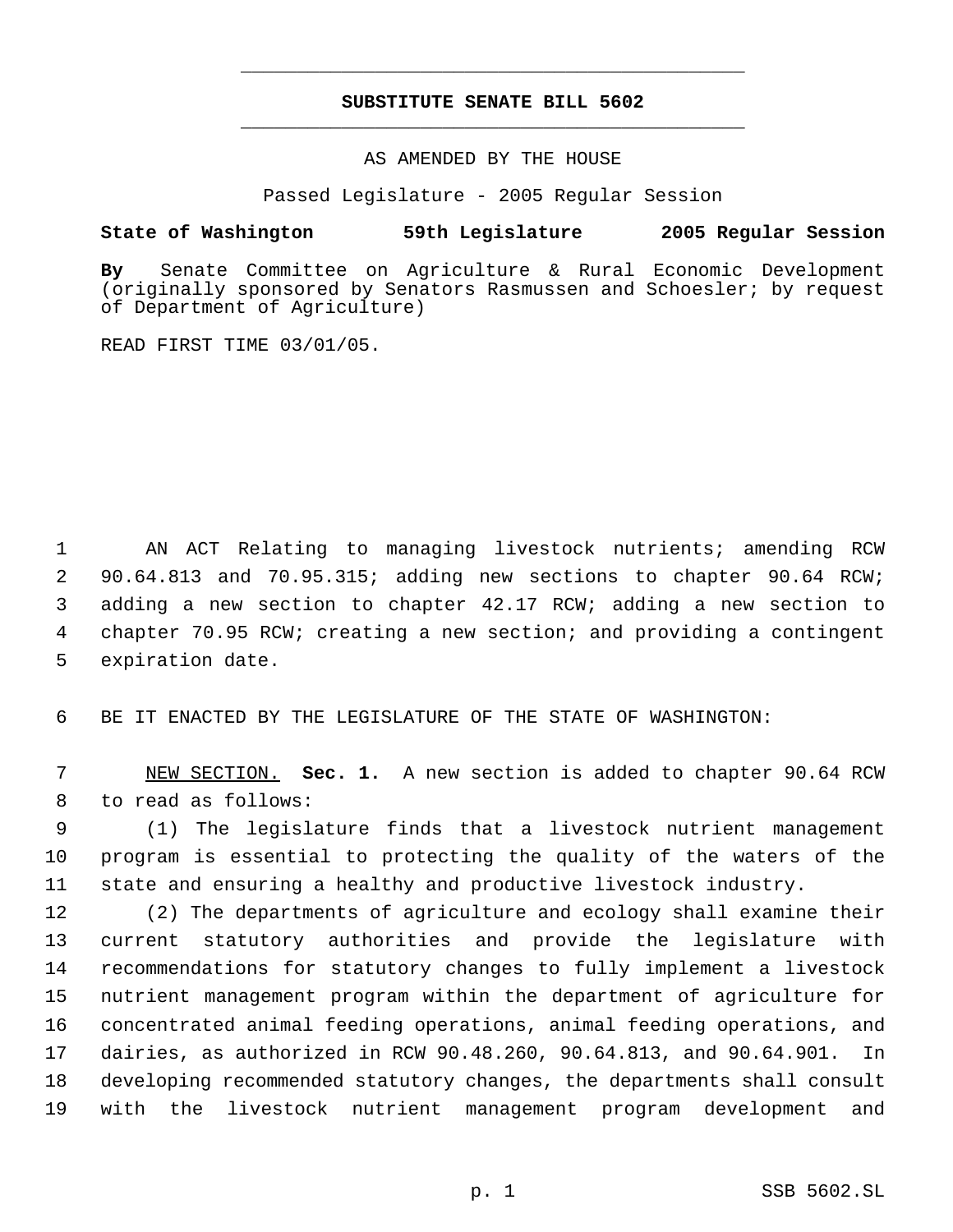oversight committee created in RCW 90.64.813. The recommendations must be submitted to the legislature by the departments of agriculture and ecology prior to applying to the environmental protection agency for delegated authority to administer the CAFO portion of the national pollutant discharge elimination system permit program under the federal clean water act.

 (3) For purposes of this act, animal feeding operations (AFOs) and concentrated animal feeding operations (CAFOs) have the same meaning as defined in 40 C.F.R. 122.23.

 (4) This section applies to all operations that meet the definition of an AFO. This section does not apply to true pasture and rangeland operations that do not meet the definition of AFO, however, such operations may have confinement areas that may qualify as an AFO.

 *\*Sec. 2. RCW 90.64.813 and 2003 c 325 s 2 are each amended to read as follows:*

 *(1) A livestock nutrient management program development and oversight committee is created comprised of the following members((, appointed as follows)):*

 *(a) The director of the department of agriculture, or the director's designee, who shall serve as committee chair;*

 *(b) The director of the department of ecology, or the director's designee;*

 *(c) A representative of the United States environmental protection agency, appointed by the regional director of the agency unless the agency chooses not to be represented on the committee;*

 *(d) One member from each of the two major caucuses of the house of representatives, appointed by the speaker of the house of representatives, and one member from each of the two major caucuses of the senate, appointed by the president of the senate;*

 *(e) A representative of commercial shellfish growers, nominated by an organization representing these growers, appointed by the ((governor)) director;*

 *(((e))) (f) A representative of an environmental interest organization with familiarity and expertise in water quality issues as nominated by a statewide environmental organization, appointed by the ((governor)) director;*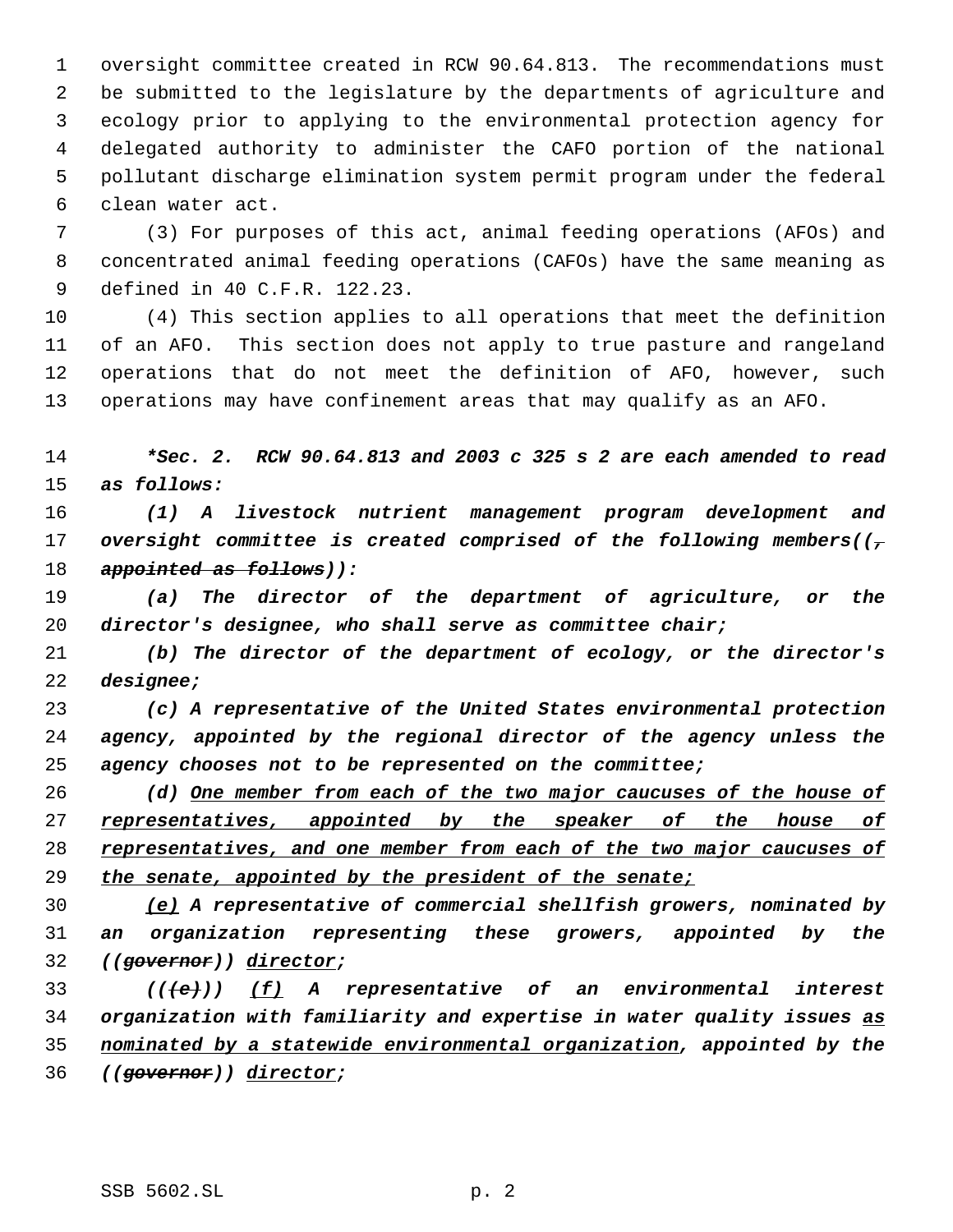*(((f))) (g) A representative of tribal governments as nominated by an organization representing tribal governments((, appointed by the governor));*

 *(((g))) (h) A representative of Washington State University appointed by the dean of the college of agriculture and home economics; (((h))) (i) A representative of the Washington association of*

 *conservation districts, appointed by the association's board of officers;*

 *(((i))) (j) Three representatives of dairy producers nominated by a statewide organization representing dairy producers in the state, appointed by the ((governor)) director;*

 *(((j))) (k) Two representatives of beef cattle producers nominated by a statewide organization representing beef cattle producers in the state, appointed by the ((governor)) director;*

 *(((k))) (l) One representative of poultry producers nominated by a statewide organization representing poultry producers in the state, appointed by the ((governor)) director;*

 *(((l))) (m) One representative of the commercial cattle feedlots nominated by a statewide organization representing commercial cattle feedlots in the state, appointed by the ((governor)) director; ((and))*

 *(((m))) (n) A representative of any other segment of the livestock industry determined by the director of agriculture to be subject to federal rules regulating animal feeding or concentrated animal feeding operations;*

 *(o) One representative of horse owners nominated by a statewide organization representing horse owners in the state, appointed by the director; and*

 *(p) One representative of sheep producers nominated by a statewide organization representing sheep producers in the state, appointed by the director.*

 *(2) The state department of agriculture shall provide staff for the committee. The department of agriculture may request staff assistance be assigned by the United States environmental protection agency to assist the director in staffing the committee.*

 *(3) The committee shall establish a work plan that includes a list of tasks and a projected completion date for each task.*

 *(4) The committee may establish a subcommittee for each of the major industry segments that is covered by the recently adopted federal*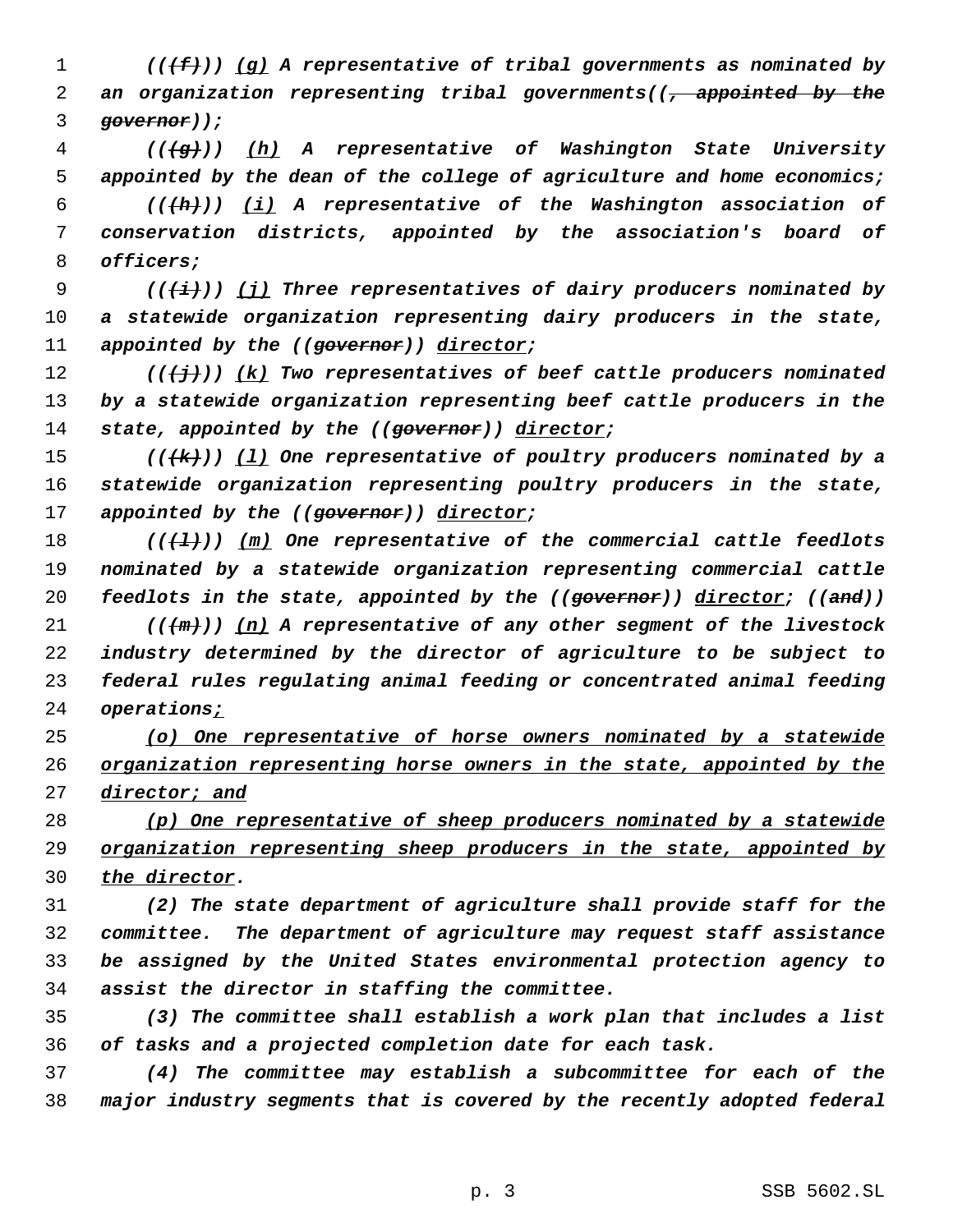*regulations that pertain to animal feeding operations and concentrated animal feeding operations. The subcommittee shall be composed of selected members of the full committee and additional representatives from that major segment of the livestock industry as determined by the director. The committee shall assign tasks to the subcommittees and shall establish dates for each subcommittee to report back to the full committee.*

 *(5) The committee shall examine the recently adopted federal regulations that provide for the regulation of animal feeding operations and concentrated animal feeding operations and develop a program to be administered by the department of agriculture that meets the requirements and time frames contained in the federal rules. Elements that the committee shall evaluate include:*

 *(a) A process for adopting standards and for developing plans for each operation that meet these standards;*

 *(b) A process for revising current national pollution discharge elimination system permits currently held by livestock operations and to transition these permits into the new system; and*

 *(c) In consultation with the director, a determination of what other work is needed and what other institutional relationships are needed or desirable. The committee shall consult with representatives of the statewide association of conservation districts regarding any functions or activities that are proposed to be provided through local conservation districts.*

 *(6) The committee shall review and comment on proposals for grants from the livestock nutrient management account created in RCW 90.64.150.*

 *(7) The committee shall develop draft proposed legislation that includes:*

 *(a) Statutory changes, including a timeline to achieve the phased- in levels of regulation under federal law, to comply with the minimum requirements under federal law and the minimum requirements under chapter 90.48 RCW. These changes must meet the requirements necessary to enable the department of agriculture and the department of ecology to pursue the United States environmental protection agency's approval of the transfer of the permitting program as it relates to the concentrated animal feeding operations from the department of ecology to the department of agriculture;*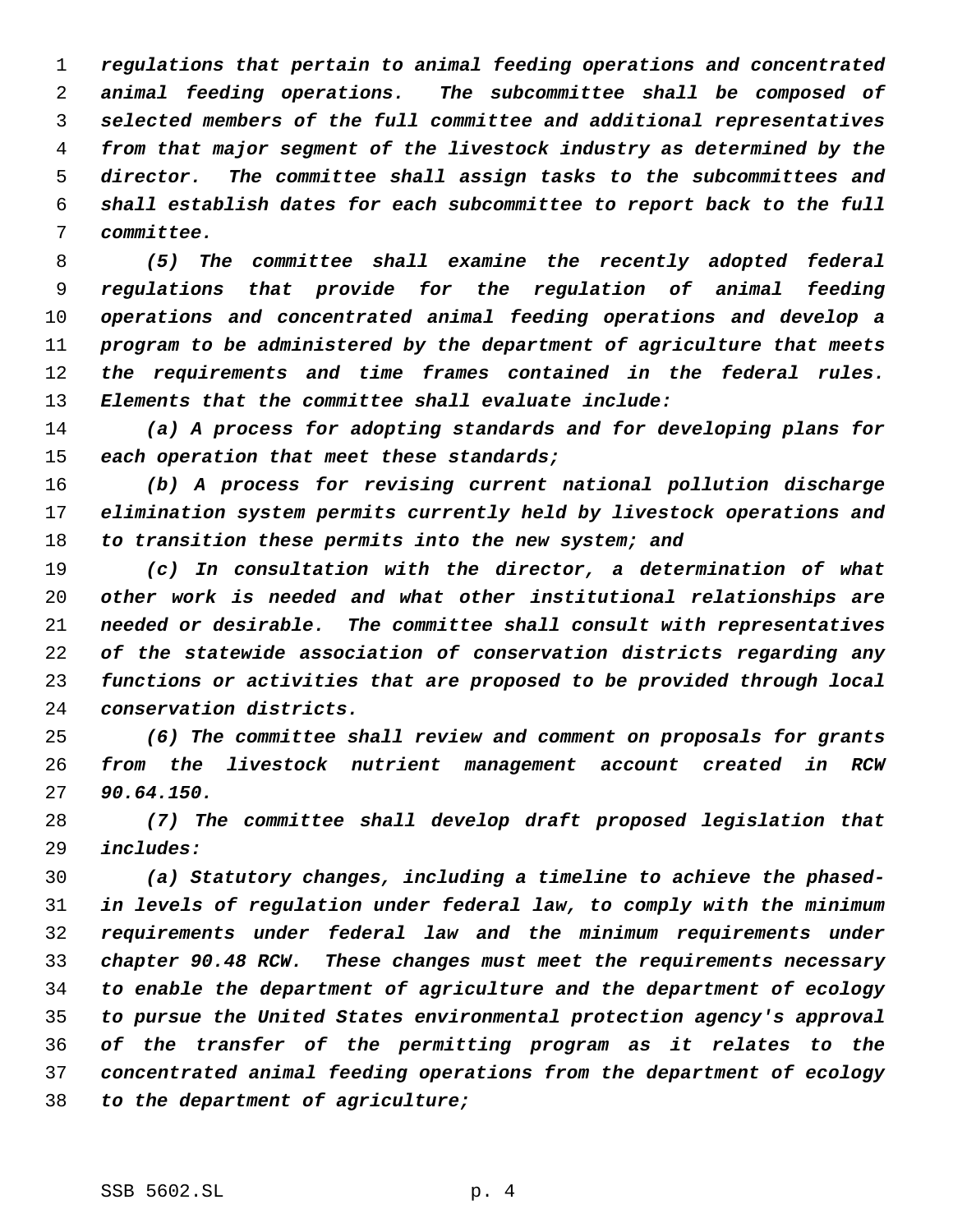*(b) Statutory changes necessitated by the transfer of functions under chapter 90.64 RCW from the department of ecology to the department of agriculture;*

 *(c) Continued inspection of dairy operations at least once every two years;*

 *(d) An outreach and education program to inform the various animal feeding operations and concentrated animal feeding operations of the program's elements; and*

 *(e) Annual reporting to the legislature on the progress of the state strategy for implementing the animal feeding operation and concentrated animal feeding operation.*

 *(8) The committee shall provide a report by December 1, 2003, to appropriate committees of the legislature that includes the results of the committee's evaluation under subsection (5) of this section and draft legislation to initiate the program.*

 *(9) The committee shall evaluate simplified nutrient management planning tools and systematic practices that can be offered to those livestock operations not required to have permits or farm plans. The planning tools and systematic practices may include coordinated resource management and shall differentiate between types of operations, between stock restricted and open range areas, and between regional differences in average annual precipitation. The goal shall be to introduce these practical models through technical assistance, education, and outreach so that all livestock owners will have clear guidance on how to meet basic responsibilities to protect water quality. The committee shall report its recommendations on tools and service delivery options to appropriate committees of the legislature during the September 2005 assembly.*

 *(10) With respect to the federal requirement that livestock nutrient management plans contain a component ensuring proper management of dead animals, the committee shall review issues concerning routine animal carcass disposal in Washington, including composting, rendering, burying, landfills, and incineration. The committee may appoint a subcommittee including appropriate technical staff from state agencies to undertake this task and make recommendations back to the full committee. At the legislative assembly in September 2005, the department of agriculture, the*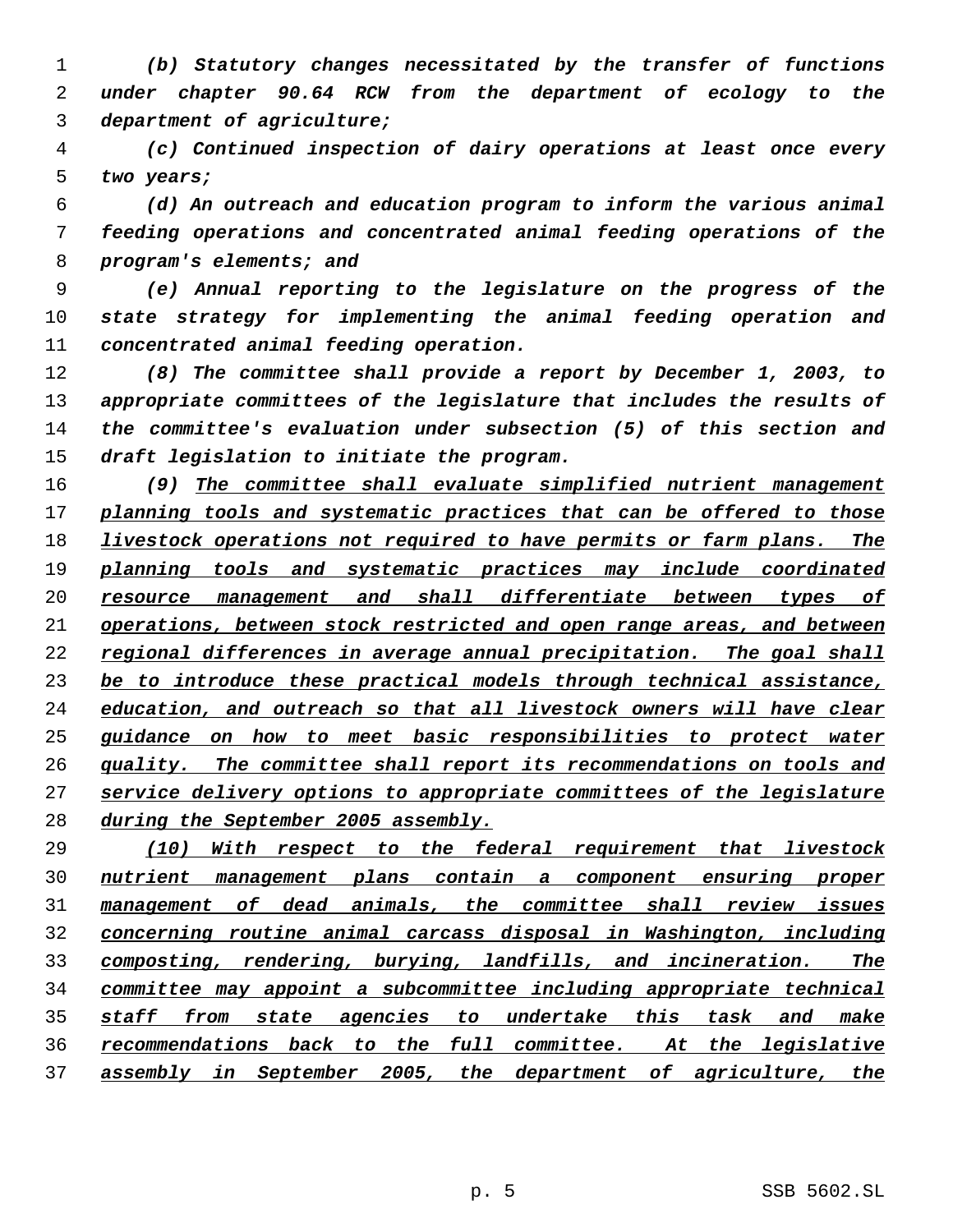| 1  | department of ecology, the state board of<br>health, and<br>committee               |
|----|-------------------------------------------------------------------------------------|
| 2  | representatives shall present reports as follows to the appropriate                 |
| 3  | legislative committees:                                                             |
| 4  | (a) The department of ecology shall report on the status of off-                    |
| 5  | site animal composting options that meet the livestock industry's need              |
| 6  | for disposal alternatives while assuring consumer protection and equity             |
| 7  | with other composters;                                                              |
| 8  | (b) The department of agriculture shall report on the status of a                   |
| 9  | comprehensive, clearly written guidance document for the livestock                  |
| 10 | industry on alternatives currently available for routine disposal of                |
| 11 | animal carcasses. The guidance document shall include, at a minimum,                |
| 12 | the disposal alternatives of rendering, burying, landfills, and                     |
| 13 | composting; and                                                                     |
| 14 | (c) The state board of health shall report on the status of rule                    |
| 15 | making that clarifies burial depth, location of burial sites<br>in                  |
| 16 | relation to drinking water wells, and incineration.                                 |
| 17 | $(11)$ This section expires $((\text{June } 30, 2006))$ when the federal            |
| 18 | environmental protection agency delegates authority for the NPDES CAFO              |
| 19 | the department of agriculture.<br>The department<br>to<br>оf<br>program             |
| 20 | agriculture shall provide notice to the legislature of the date of any              |
| 21 | such delegation of authority.<br>*Sec. 2 was vetoed. See message at end of chapter. |

 NEW SECTION. **Sec. 3.** (1) The department of ecology shall develop and maintain a standard protocol for water quality monitoring of the waters of the state within the vicinity of dairies and CAFOs. The protocol shall include sampling methods and procedures and identify the water quality constituents to be monitored.

 (2) The department of ecology shall submit the initial protocol developed according to this section to the appropriate committees of the legislature by December 1, 2005.

 NEW SECTION. **Sec. 4.** A new section is added to chapter 90.64 RCW to read as follows:

 This section applies to dairies, AFOs, and CAFOs, not required to apply for a permit. Information in plans, records, and reports obtained by state and local agencies from livestock producers under this act regarding (1) number of animals; (2) volume of livestock nutrients generated; (3) number of acres covered by the plan or used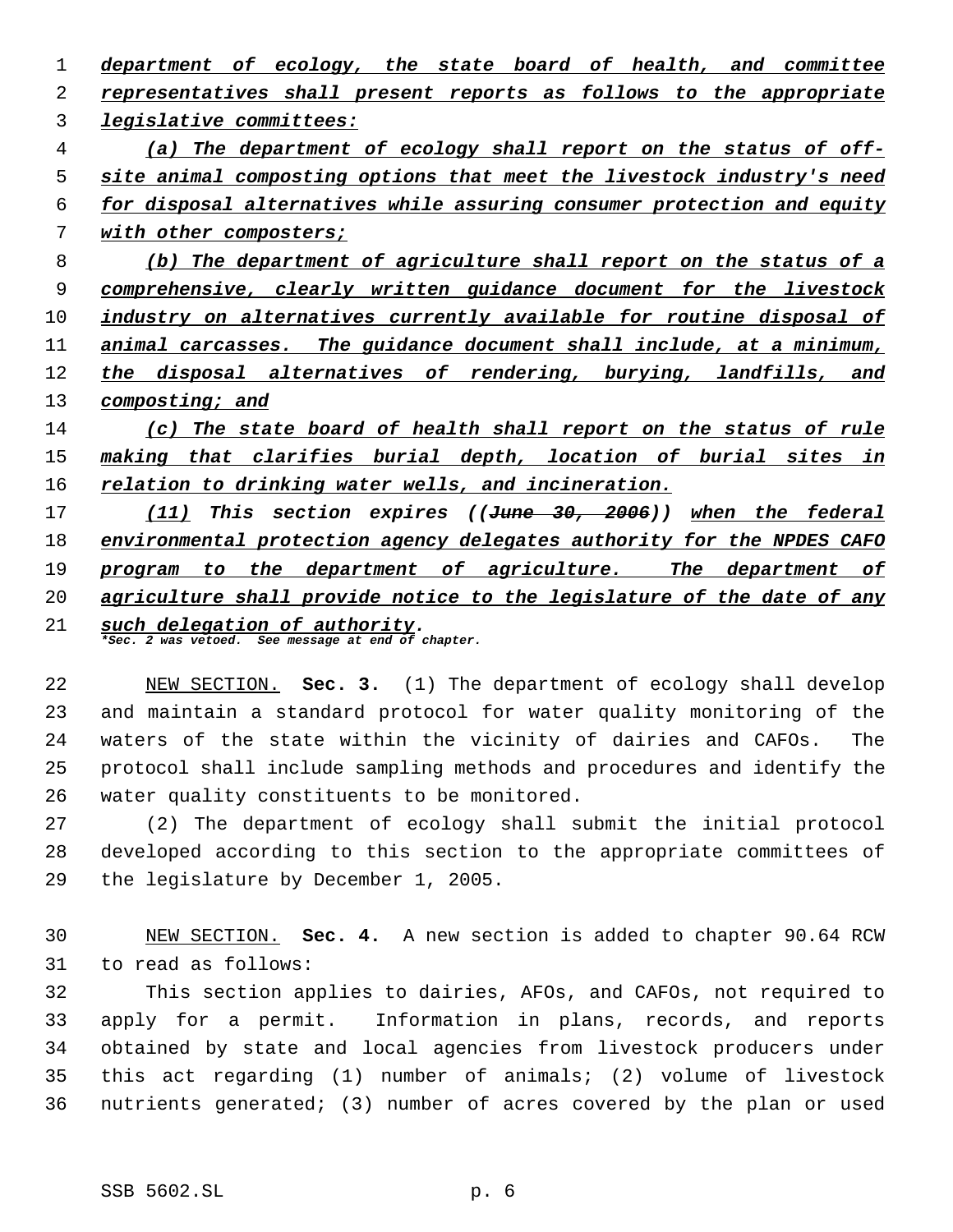for land application of livestock nutrients; (4) livestock nutrients transferred to other persons; and (5) crop yields shall be disclosable in response to a request for public records under chapter 42.17 RCW only in ranges that provide meaningful information to the public while ensuring confidentiality of business information. The department of agriculture shall adopt rules to implement this section in consultation with affected state and local agencies.

 NEW SECTION. **Sec. 5.** A new section is added to chapter 42.17 RCW to read as follows:

 The following information in plans, records, and reports obtained by state and local agencies from dairies, animal feeding operations, and concentrated animal feeding operations, not required to apply for a national pollutant discharge elimination system permit is disclosable only in ranges that provide meaningful information to the public while ensuring confidentiality of business information regarding: (1) Number of animals; (2) volume of livestock nutrients generated; (3) number of acres covered by the plan or used for land application of livestock nutrients; (4) livestock nutrients transferred to other persons; and (5) crop yields. The department of agriculture shall adopt rules to implement this section in consultation with affected state and local agencies.

 NEW SECTION. **Sec. 6.** A new section is added to chapter 70.95 RCW, to be codified after RCW 70.95.305, to read as follows:

 (1) By July 1, 2005, the department of ecology and the department of agriculture, in consultation with the department of health, shall make available to livestock producers clearly written guidelines for the composting of bovine and equine carcasses for routine animal disposal.

 (2) Composters of bovine and equine carcasses are exempt from the metals testing and permit requirements under the solid waste handling rules for compost that is distributed off-site if the following conditions are met:

 (a) The carcasses to be composted are not known or suspected to be affected with a prion-protein disease such as bovine spongiform encephalopathy, a spore-forming disease such as anthrax or other diseases designated by the state veterinarian;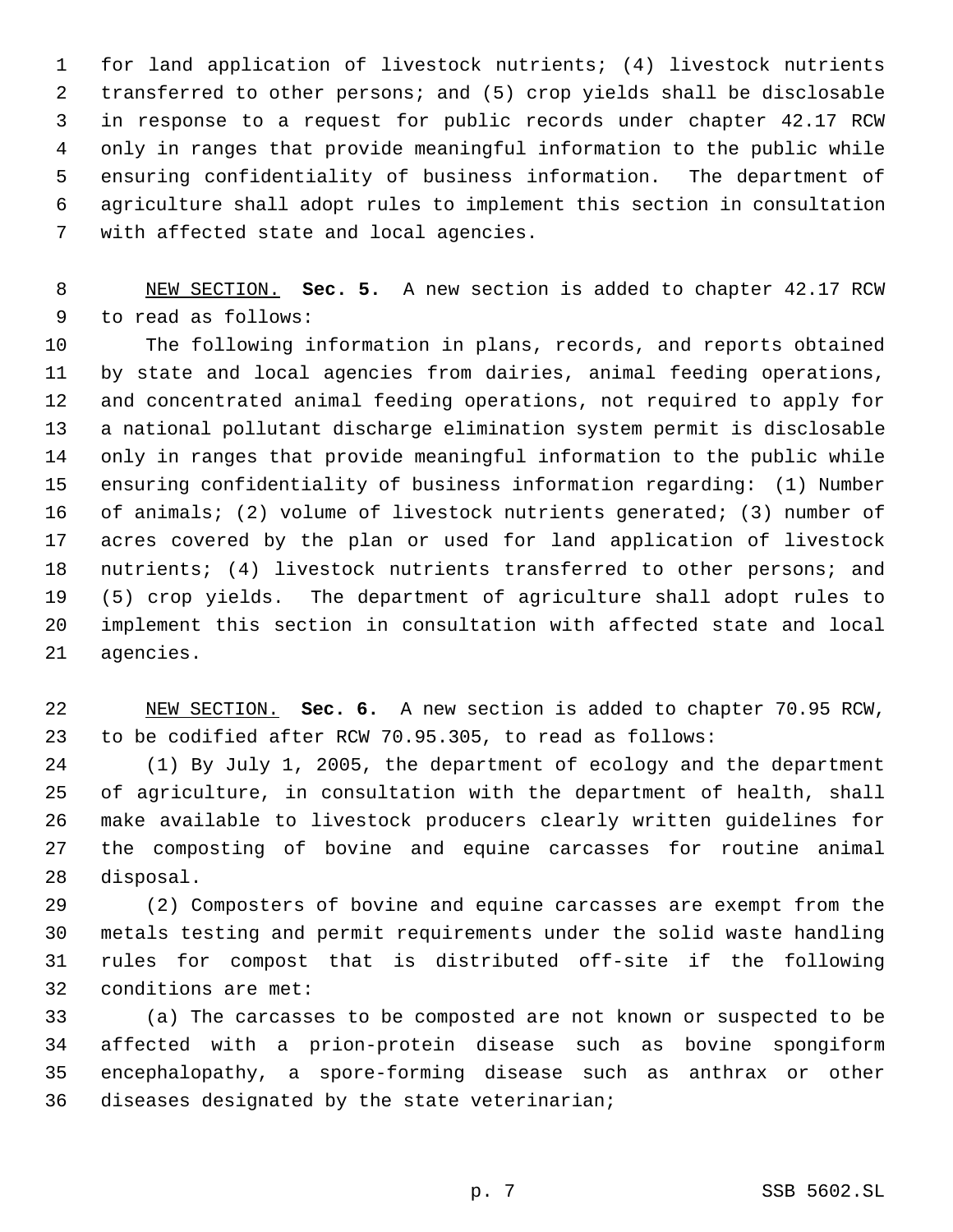(b) The composter follows the written guidelines provided for in subsection (1) of this section;

 (c) The composter does not accept for composting animal mortalities from other sources not directly affiliated with the composter's operation;

 (d) The composter provides information to the end-user that includes the source of the material; the quality of the compost as to its nutrient content, pathogens, and stability; and the restrictions on use of the compost as stated in (f) of this subsection;

 (e) The composter reports annually to the department the number of bovines and equines and the amounts of other material composted, including the composter's best estimate of the tonnage or yardage involved; and

 (f) The end-user applies the compost only to agricultural lands that are not used for the production of root crops except as prescribed in the guidelines and ensures no compost comes into contact with the crops harvested from the lands where the compost is applied.

 (3) If a compost production facility does not operate in compliance with the terms and conditions established for an exemption in this section, the facility shall be subject to the permitting requirements for solid waste handling under this chapter.

 **Sec. 7.** RCW 70.95.315 and 1998 c 156 s 7 are each amended to read as follows:

 The department may assess a civil penalty in an amount not to exceed one thousand dollars per day per violation to any person exempt 26 from solid waste permitting in accordance with RCW 70.95.300  $((\Theta \cdot \mathbf{r}))_L$ 27 70.95.305, or section 6 of this act who fails to comply with the terms and conditions of the exemption. Each such violation shall be a separate and distinct offense, and in the case of a continuing violation, each day's continuance shall be a separate and distinct violation.

Passed by the Senate April 24, 2005. Passed by the House April 23, 2005. Approved by the Governor May 17, 2005, with the exception of certain items that were vetoed. Filed in Office of Secretary of State May 17, 2005.

Note: Governor's explanation of partial veto is as follows: "I am returning, without my approval as to Section 2, Substitute

Senate Bill No. 5602 entitled:

"AN ACT Relating to managing livestock nutrients."

SSB 5602.SL p. 8